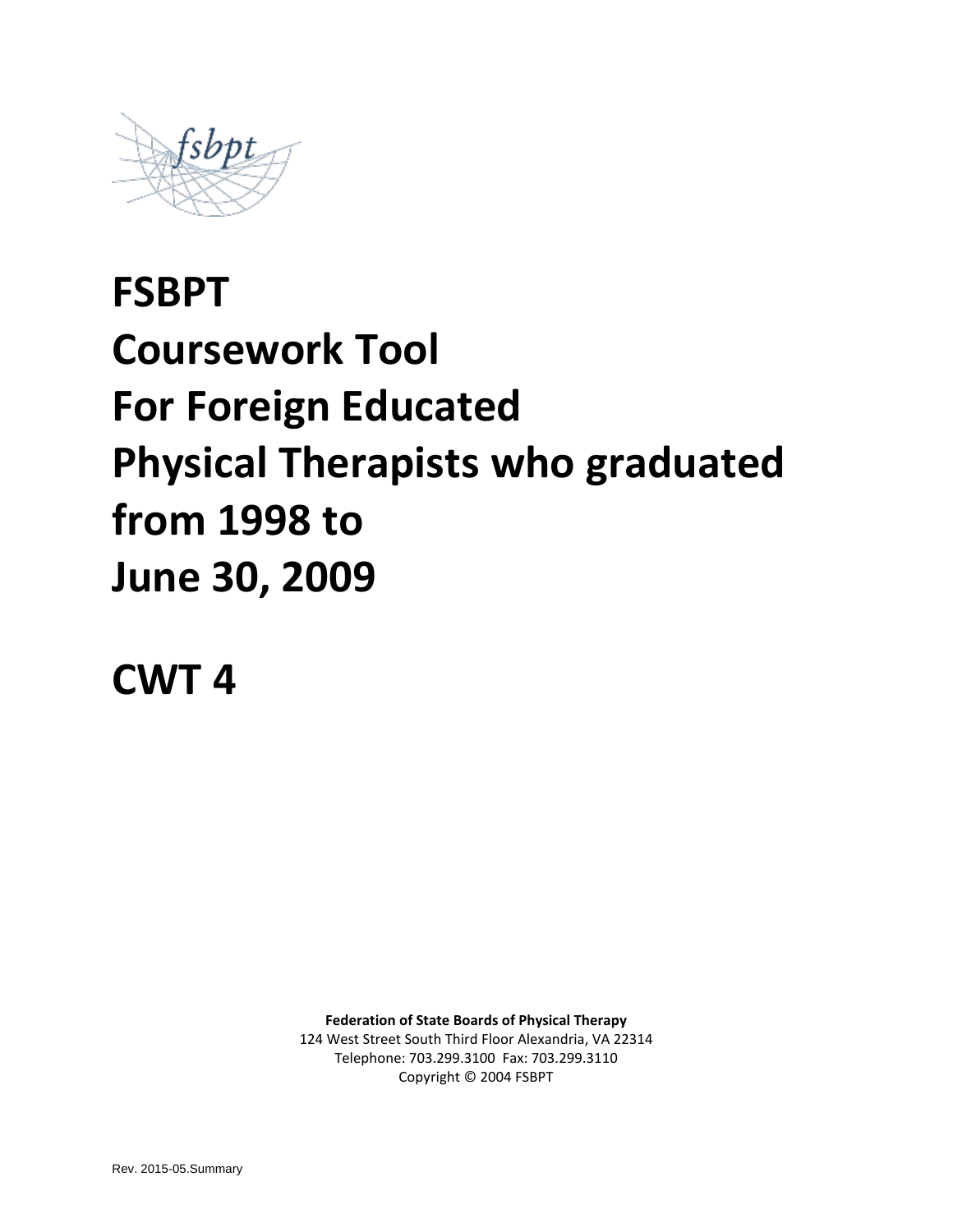# **COURSEWORK TOOL 4 TABLE OF CONTENTS**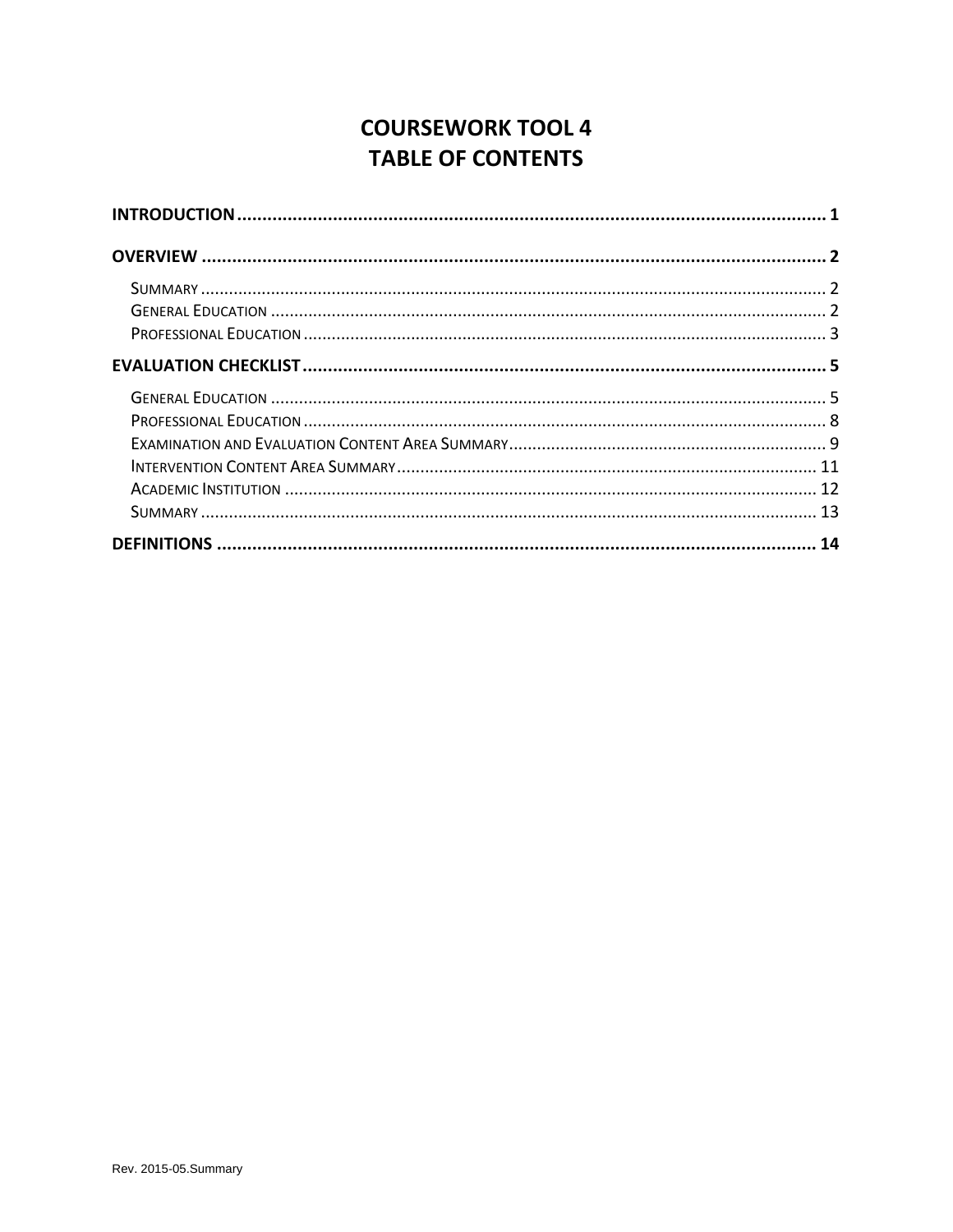# **INTRODUCTION**

<span id="page-2-0"></span>The Coursework Tools for Foreign Educated Physical Therapists (CWT) were developed by the Federation of State Boards of Physical Therapy (FSBPT) in response to the needs of its member jurisdictions for a standardized method to evaluate the educational equivalence of foreign educated physical therapists. Each CWT reflects the minimum general and professional educational requirements for substantial equivalence at the time of graduation with respect to a US first professional degree in physical therapy. Adoption of the tools would allow the same mobility of foreign educated physical therapists as that afforded to US educated graduates. Coursework Tools should not be interpreted as the sole determinant of an individual's educational preparation or competence to practice. CWT 4 is based upon the *Evaluative Criteria for Accreditation of Education Programs for the Preparation of Physical Therapists*, CAPTE, which was implemented by FSBPT on January 1, 1998.

The CWT that reflects current standards may be used to determine qualifications for prescreening certification for the United States Citizenship and Immigration Services (USCIS). They are also designed to be used by credentialing organizations and education programs. In addition, the CWTs may be used as a self-evaluation method to guide foreign educated physical therapists in comparing their education to US standards.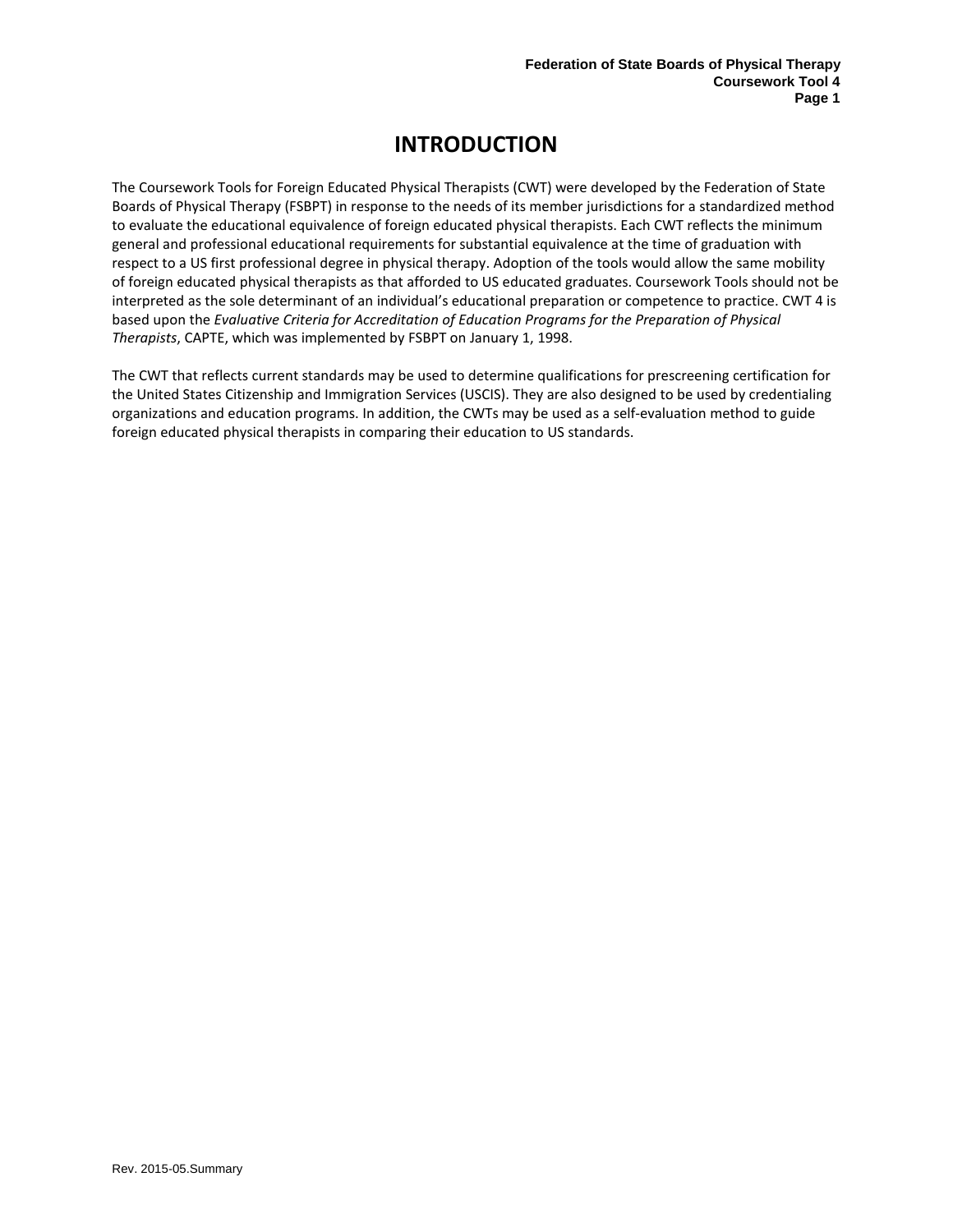## **OVERVIEW**

## **Summary**

<span id="page-3-1"></span><span id="page-3-0"></span>The applicant must meet the requirement of not less than 150 semester credit hours as a prerequisite. The minimum coursework requirements, in and of themselves, do not necessarily satisfy the requirements of the first professional degree. The applicant must have completed sufficient credit to satisfy the requirement for a postbaccalaureate degree. The applicant must also meet any jurisdiction-specific requirements.

## **General Education**

<span id="page-3-2"></span>General education in the areas of humanities, physical science, biological science, social science, behavioral science, and mathematics, must be identified. A minimum of a one-semester course must be successfully completed in each area of general education unless otherwise noted.

**Note**: Some jurisdictions may require a specific number of semester credits. The applicant must meet the specific requirements in the jurisdiction where they are seeking licensure.

#### **1. Humanities**

- a. English e. Literature
- b. English composition f. Art
- c. Speech or oral communication g. Music
- d. Foreign language (other than native language)

#### **2. Physical Science**

- a. Chemistry with laboratory (two courses required)
- b. Physics with laboratory (two courses required)
- c. Geology
- d. Astronomy

#### **3. Biological Science**

- a. Biology e. Kinesiology
	-
- b. Anatomy f. Neuroscience c. Physiology and g. Genetics
- d. Zoology
- 

#### **4. Social Science**

- a. History d. Economics
- b. Geography e. Political science
- c. Sociology f. Religion
	-

#### **5. Behavioral Science**

a. Psychology c. Philosophy b. Anthropology d. Ethics

#### **6. Mathematics**

| a. Statistics | d. Calculus     |
|---------------|-----------------|
| b. Algebra    | e. Trigonometry |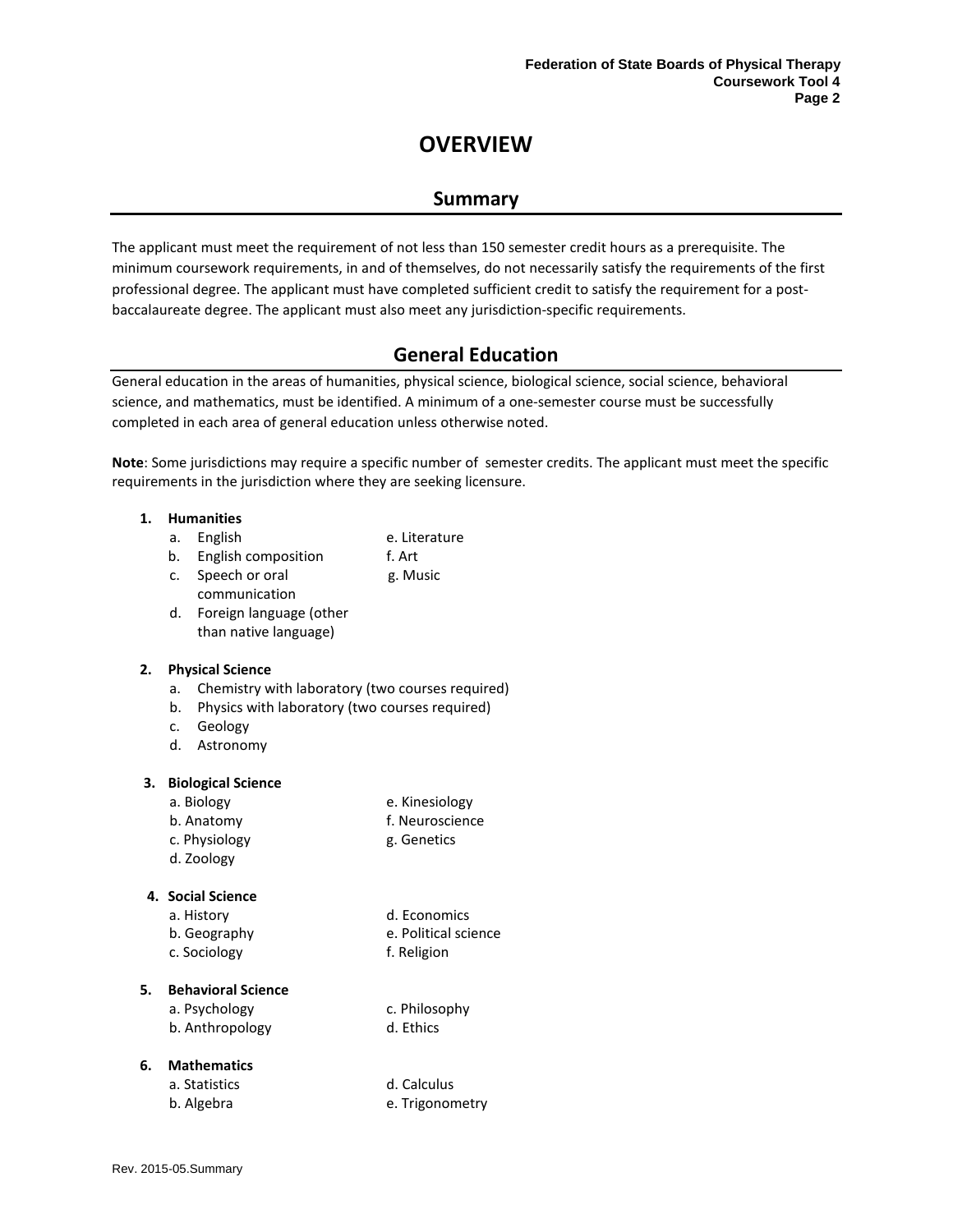c. Pre-calculus f. Geometry

## **Professional Education**

<span id="page-4-0"></span>Ninety semester credits shall be the minimum required in professional education.

#### **1. Basic Health Science**

Content is required in each topic listed (a through e) under basic health sciences**.**

- a. Human anatomy (specific to physical therapy)
- b. Human physiology (specific to physical therapy)
- c. Neuroscience
- d. Kinesiology or functional anatomy
- e. Pathology

#### **2. Medical and Clinical Science**

To prepare a competent physical therapist practitioner, the education must incorporate the essential elements of Examination, Evaluation, and Intervention. Therefore, educational coursework must contain all of the following:

- a. Clinical medicine pertinent to physical therapy. This must include but not be limited to:
	- 1. Neurology
	- 2. Orthopedics
	- 3. Pediatrics
	- 4. Geriatrics
	- 5. Cardiopulmonary
	- 6. Pharmacology
	- b. Physical therapist coursework must include but not be limited to:
		- 1. Integumentary System
			- a. Examination
			- b. Evaluation
		- 2. Musculoskeletal System
			- a. Examination b. Evaluation

4. Cardiopulmonary System

3.Neuromuscular System a. Examination b. Evaluation

- a. Examination
- b. Evaluation

**Note**: Examination and evaluation content areas must be completed. See Examination and Evaluation Content Area Summary.

- c. Physical therapist coursework must include but is not limited to:
	- 1. Integumentary Interventions
	- 2. Musculoskeletal Interventions
	- 3. Neuromuscular Interventions
	- 4. Cardiopulmonary Interventions

**Note**: Intervention content areas must be completed. See Intervention Content Area Summary.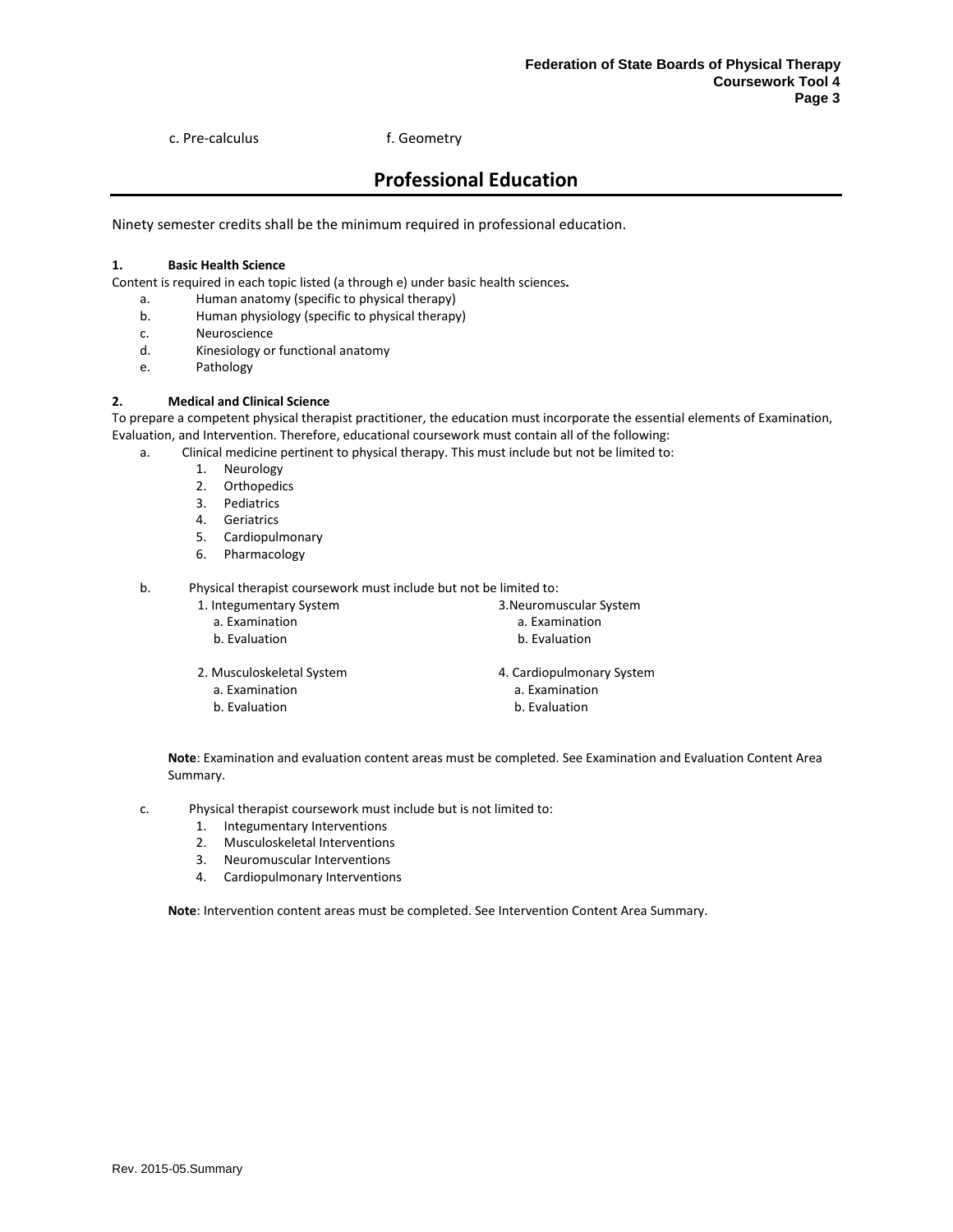#### **3. Clinical Education**

Clinical education must include physical therapist-supervised application of physical therapy theory, examination, evaluation, and intervention. The applicant must have a minimum of two full-time clinical internships of no less than 800 hours total, which are supervised by a physical therapist. The maximum number of full time clinical education credits is 23.

#### **4. Related Professional Coursework**

Content is required in the following nine areas:

| a. Professional behaviors | d. Research and clinical decision making | g. Communication (related to<br>client/patient care)         |
|---------------------------|------------------------------------------|--------------------------------------------------------------|
| b. Administration         | e. Educational techniques                | h. Legal and ethical aspects of physical<br>therapy practice |
| c. Community health       | f. Medical terminology                   | i. Psychosocial aspects in physical<br>therapy practice      |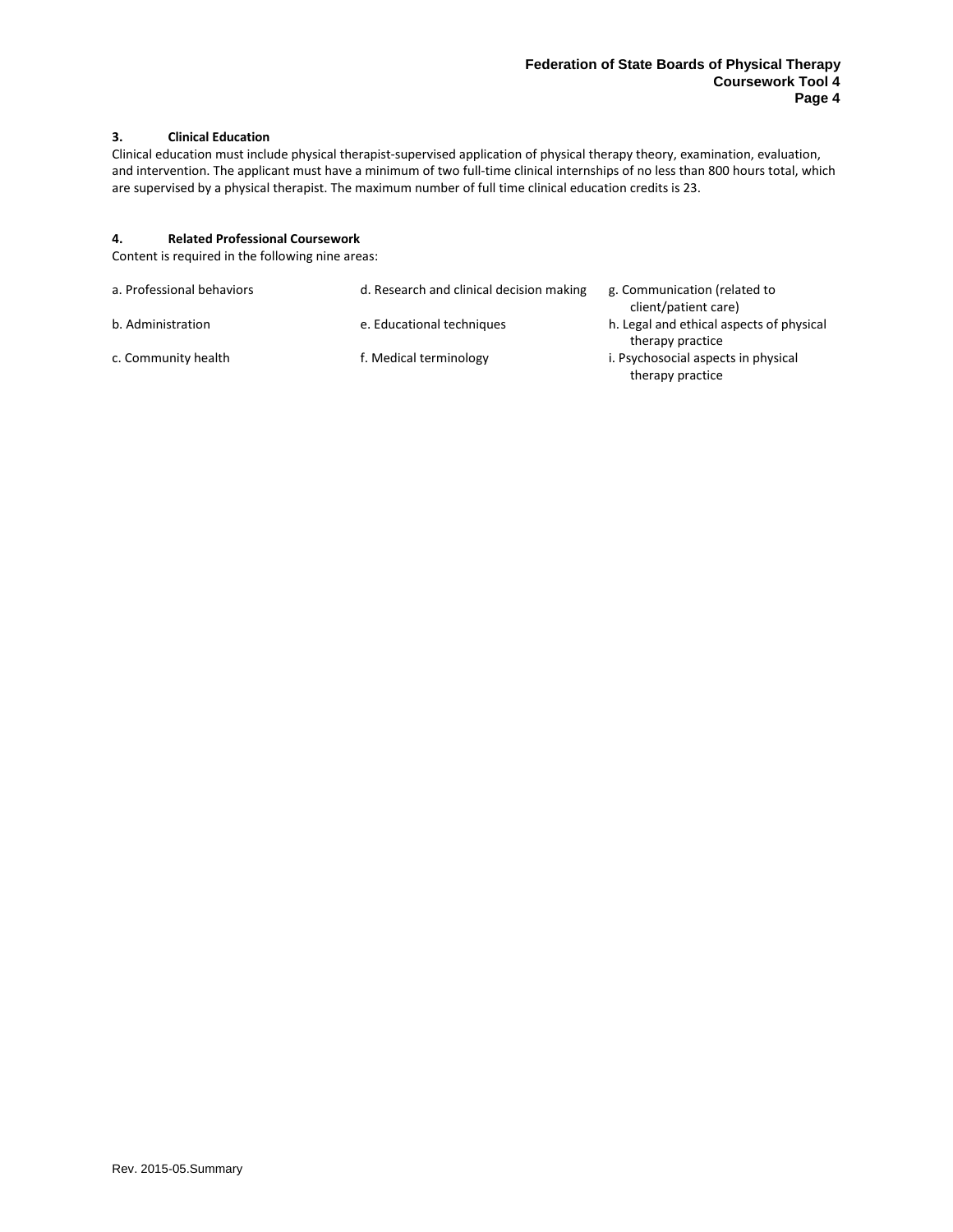# **EVALUATION CHECKLIST**

<span id="page-6-0"></span>

| Name:                                                                                                              | Date:    |  |  |
|--------------------------------------------------------------------------------------------------------------------|----------|--|--|
|                                                                                                                    |          |  |  |
| School:                                                                                                            | Country: |  |  |
|                                                                                                                    |          |  |  |
| Degree:                                                                                                            |          |  |  |
|                                                                                                                    |          |  |  |
| Reviewing Organization:                                                                                            |          |  |  |
|                                                                                                                    |          |  |  |
| Reviewer(s):                                                                                                       |          |  |  |
|                                                                                                                    |          |  |  |
| Signature of Issuing Organization's Authorized Representative:                                                     |          |  |  |
|                                                                                                                    |          |  |  |
|                                                                                                                    |          |  |  |
| <b>Print Name and Title:</b>                                                                                       |          |  |  |
| Note for Reviewing Organizations: Please affix official organization seal to each nage of the Evaluation Checklist |          |  |  |

<span id="page-6-1"></span>**Note for Reviewing Organizations**: Please affix official organization seal to each page of the Evaluation Checklist for authentication purposes.

## **General Education**

| <b>HUMANITIES:</b><br>А.<br>One course minimum         | <b>CREDIT HOURS</b> | <b>TRANSCRIPT REFERENCE</b> |
|--------------------------------------------------------|---------------------|-----------------------------|
| 1. English*                                            |                     |                             |
| English Composition*<br>2.                             |                     |                             |
| 3.<br>Speech or Oral Communication                     |                     |                             |
| Foreign Language (other than native<br>4.<br>language) |                     |                             |
| 5.<br>Literature                                       |                     |                             |
| 6. Art                                                 |                     |                             |
| 7.<br>Music                                            |                     |                             |
| 8.<br>Native Language                                  |                     |                             |
| 9.                                                     |                     |                             |

\*For rows 1 & 2, if no credit in English or English composition is provided, the licensing jurisdiction should require the applicant to demonstrate English proficiency.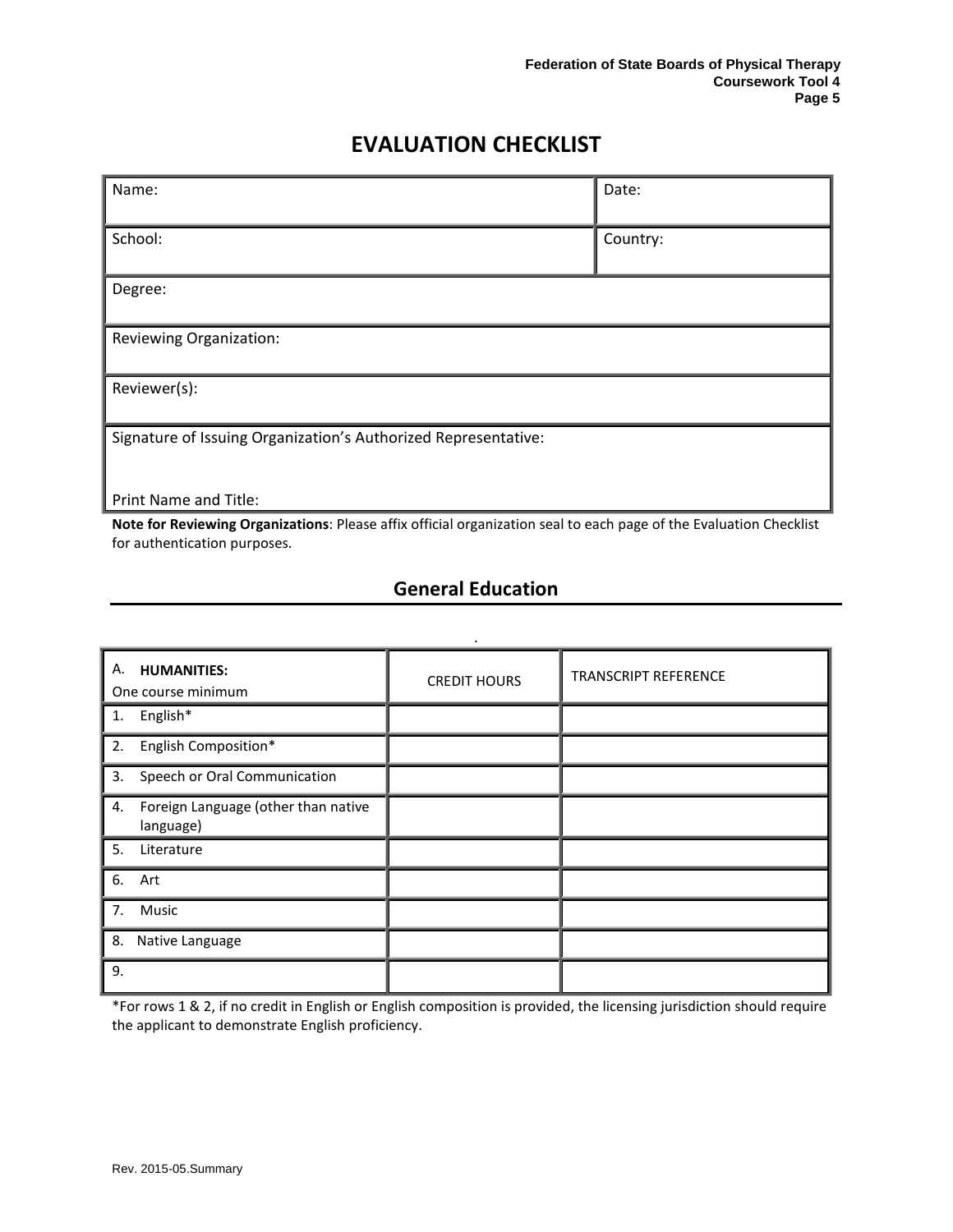| В.<br><b>PHYSICAL SCIENCE:</b><br>Two one-semester courses in chemistry<br>with laboratory and two one-semester<br>courses in physics with laboratory are<br>required* | <b>CREDIT HOURS</b> | <b>TRANSCRIPT REFERENCE</b> |
|------------------------------------------------------------------------------------------------------------------------------------------------------------------------|---------------------|-----------------------------|
| Chemistry with laboratory (Course<br>1.<br>$\mathsf{I})^*$                                                                                                             |                     |                             |
| 2.<br>Chemistry, with laboratory (Course<br>$II)^*$                                                                                                                    |                     |                             |
| 3.<br>Physics with laboratory<br>(Course I)*                                                                                                                           |                     |                             |
| 4.<br>Physics with laboratory<br>(Course II)*                                                                                                                          |                     |                             |
| 5.<br>Geology                                                                                                                                                          |                     |                             |
| 6.<br>Astronomy                                                                                                                                                        |                     |                             |
| 7.                                                                                                                                                                     |                     |                             |
| 8.                                                                                                                                                                     |                     |                             |

**\***Required

| C.<br><b>BIOLOGICAL SCIENCE:</b><br>One course minimum | <b>CREDIT HOURS</b> | <b>TRANSCRIPT REFERENCE</b> |
|--------------------------------------------------------|---------------------|-----------------------------|
| 1. Biology                                             |                     |                             |
| 2. Anatomy                                             |                     |                             |
| 3. Physiology                                          |                     |                             |
| 4. Zoology                                             |                     |                             |
| 5. Kinesiology                                         |                     |                             |
| 6. Neuroscience                                        |                     |                             |
| 7. Genetics                                            |                     |                             |
| 8.                                                     |                     |                             |
| 9.                                                     |                     |                             |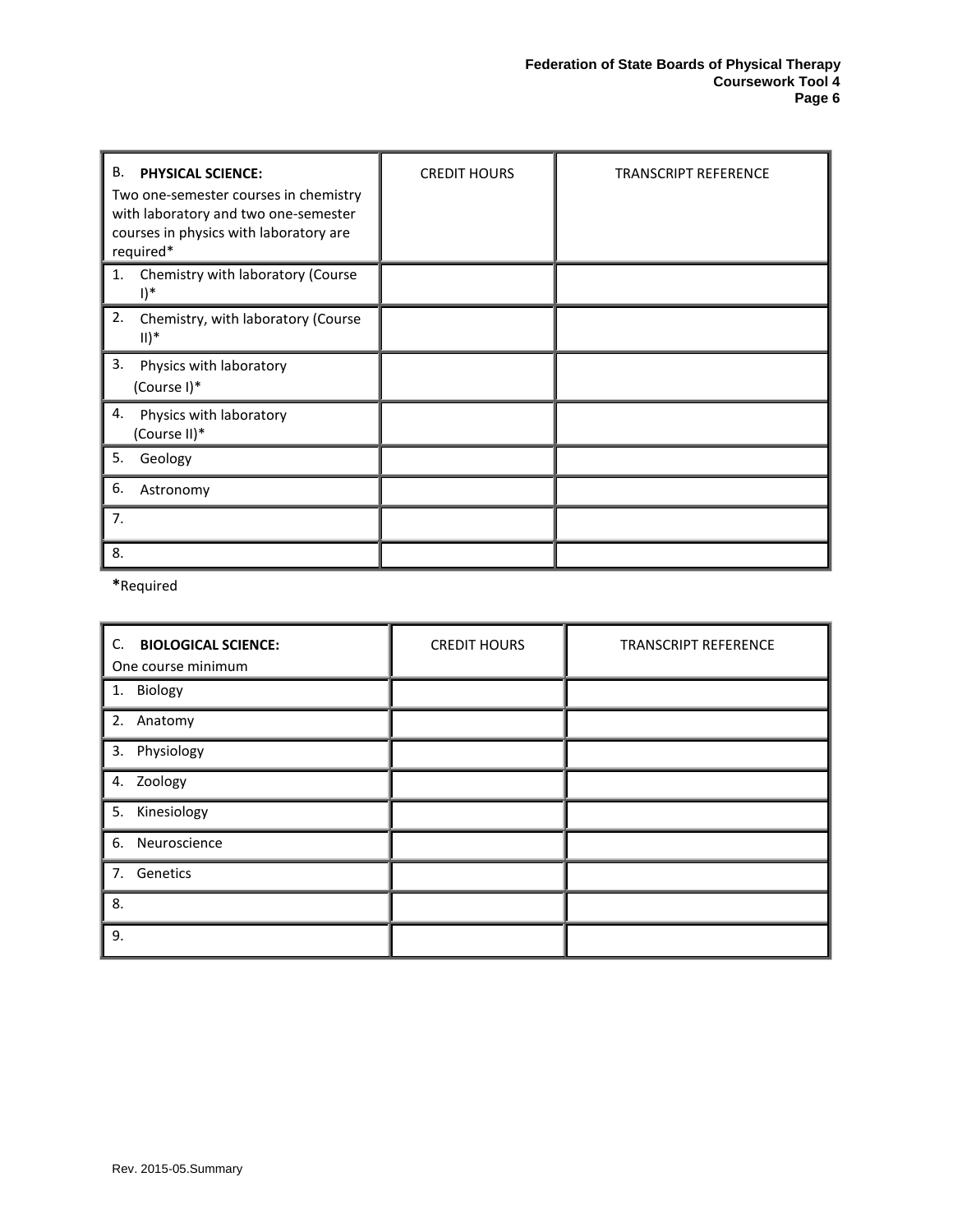| <b>D. SOCIAL SCIENCE:</b><br>One course minimum | <b>CREDIT HOURS</b> | <b>TRANSCRIPT REFERENCE</b> |
|-------------------------------------------------|---------------------|-----------------------------|
|                                                 |                     |                             |
| 1. History                                      |                     |                             |
| 2. Geography                                    |                     |                             |
| 3. Sociology                                    |                     |                             |
| 4. Economics                                    |                     |                             |
| 5. Religion                                     |                     |                             |
| 6. Political Science                            |                     |                             |
| 7.                                              |                     |                             |
| 8.                                              |                     |                             |

| E. BEHAVIORAL SCIENCE:<br>One course minimum | <b>CREDIT HOURS</b> | <b>TRANSCRIPT REFERENCE</b> |
|----------------------------------------------|---------------------|-----------------------------|
| 1. Psychology*                               |                     |                             |
| 2. Anthropology                              |                     |                             |
| 3. Philosophy                                |                     |                             |
| 4. Ethics                                    |                     |                             |
| 5.                                           |                     |                             |
| 6.                                           |                     |                             |

**\***Required

| F.<br><b>MATHEMATICS:</b><br>One course minimum | <b>CREDIT HOURS</b> | <b>TRANSCRIPT REFERENCE</b> |
|-------------------------------------------------|---------------------|-----------------------------|
| 1. Statistics                                   |                     |                             |
| 2. Algebra                                      |                     |                             |
| 3. Pre-Calculus                                 |                     |                             |
| 4. Calculus                                     |                     |                             |
| 5. Trigonometry                                 |                     |                             |
| 6. Geometry                                     |                     |                             |
| 7.                                              |                     |                             |

**SUB-TOTAL GENERAL EDUCATION CREDITS: \_\_\_\_\_\_\_\_\_\_\_\_\_\_\_\_\_\_**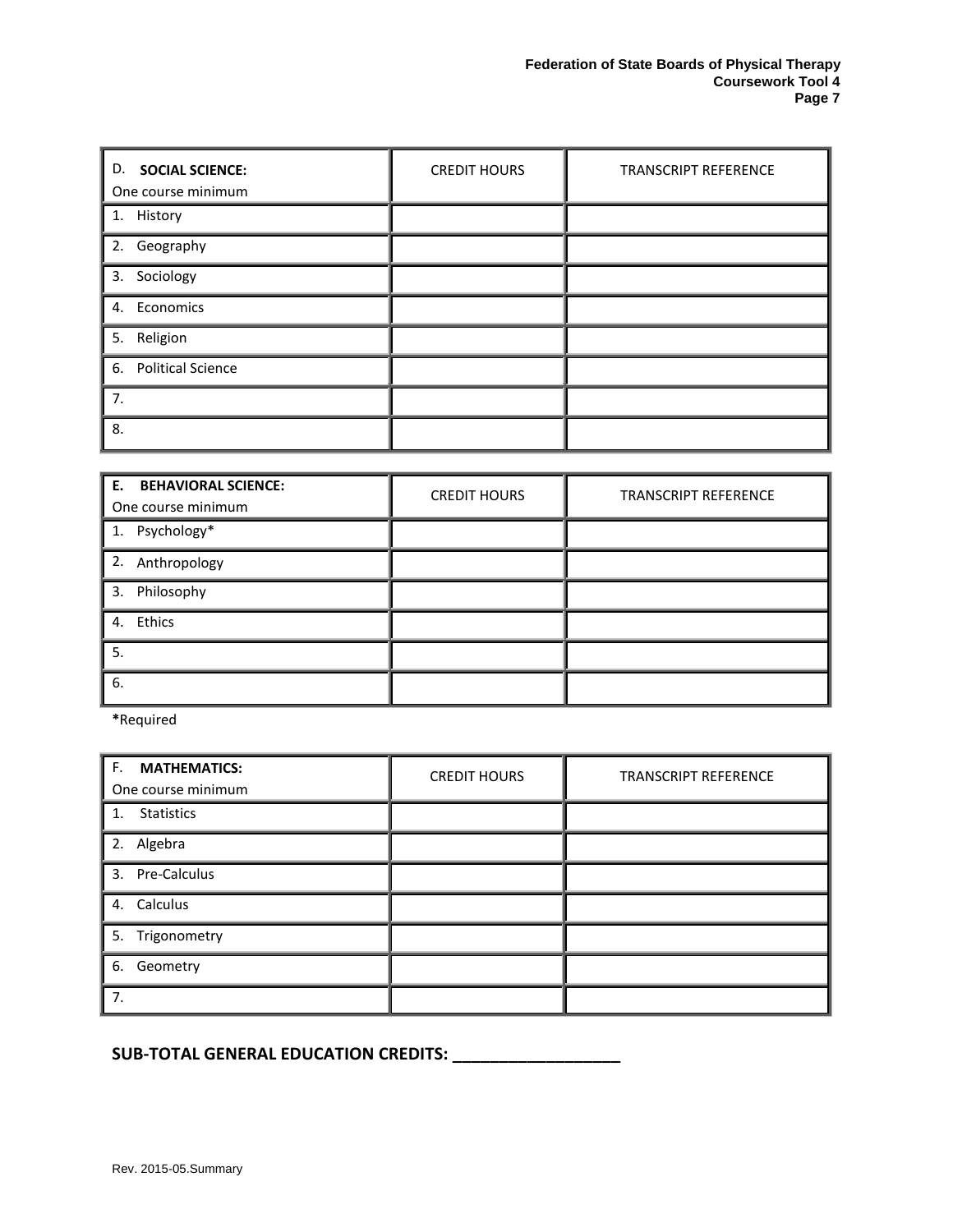## **Professional Education**

A minimum of 90 semester credits is required in this area.

<span id="page-9-0"></span>

| A. BASIC HEALTH SCIENCE:<br>Must include but not limited<br>to areas 1-5. | <b>CREDIT</b><br><b>HOURS</b> | <b>TRANSCRIPT</b><br><b>REFERENCE</b> | <b>COMMENTS</b> |
|---------------------------------------------------------------------------|-------------------------------|---------------------------------------|-----------------|
| Human Anatomy (Specific<br>1.<br>to physical therapy)                     |                               |                                       |                 |
| 2.<br>Human Physiology<br>(Specific to physical<br>therapy)               |                               |                                       |                 |
| 3 <sub>1</sub><br>Neuroscience<br>(Neuroanatomy/<br>Neurophysiology)      |                               |                                       |                 |
| Kinesiology or Functional<br>4.<br>Anatomy                                |                               |                                       |                 |
| 5.<br>Pathology                                                           |                               |                                       |                 |
| 6.                                                                        |                               |                                       |                 |
| 7.                                                                        |                               |                                       |                 |

| <b>B.</b><br><b>MEDICAL SCIENCE:</b><br>Clinical medicine pertinent to<br>physical therapy.<br>Must include but not limited<br>to $1 - 6$ . | <b>CREDIT</b><br><b>HOURS</b> | <b>TRANSCRIPT</b><br><b>REFERENCE</b> | <b>COMMENTS</b> |
|---------------------------------------------------------------------------------------------------------------------------------------------|-------------------------------|---------------------------------------|-----------------|
| Neurology<br>1.                                                                                                                             |                               |                                       |                 |
| 2.<br>Orthopedics                                                                                                                           |                               |                                       |                 |
| 3.<br>Pediatrics                                                                                                                            |                               |                                       |                 |
| Geriatrics<br>4.                                                                                                                            |                               |                                       |                 |
| Cardiopulmonary<br>5.                                                                                                                       |                               |                                       |                 |
| Pharmacology<br>6.                                                                                                                          |                               |                                       |                 |
| 7.                                                                                                                                          |                               |                                       |                 |
| 8.                                                                                                                                          |                               |                                       |                 |
| 9.                                                                                                                                          |                               |                                       |                 |
| 10.                                                                                                                                         |                               |                                       |                 |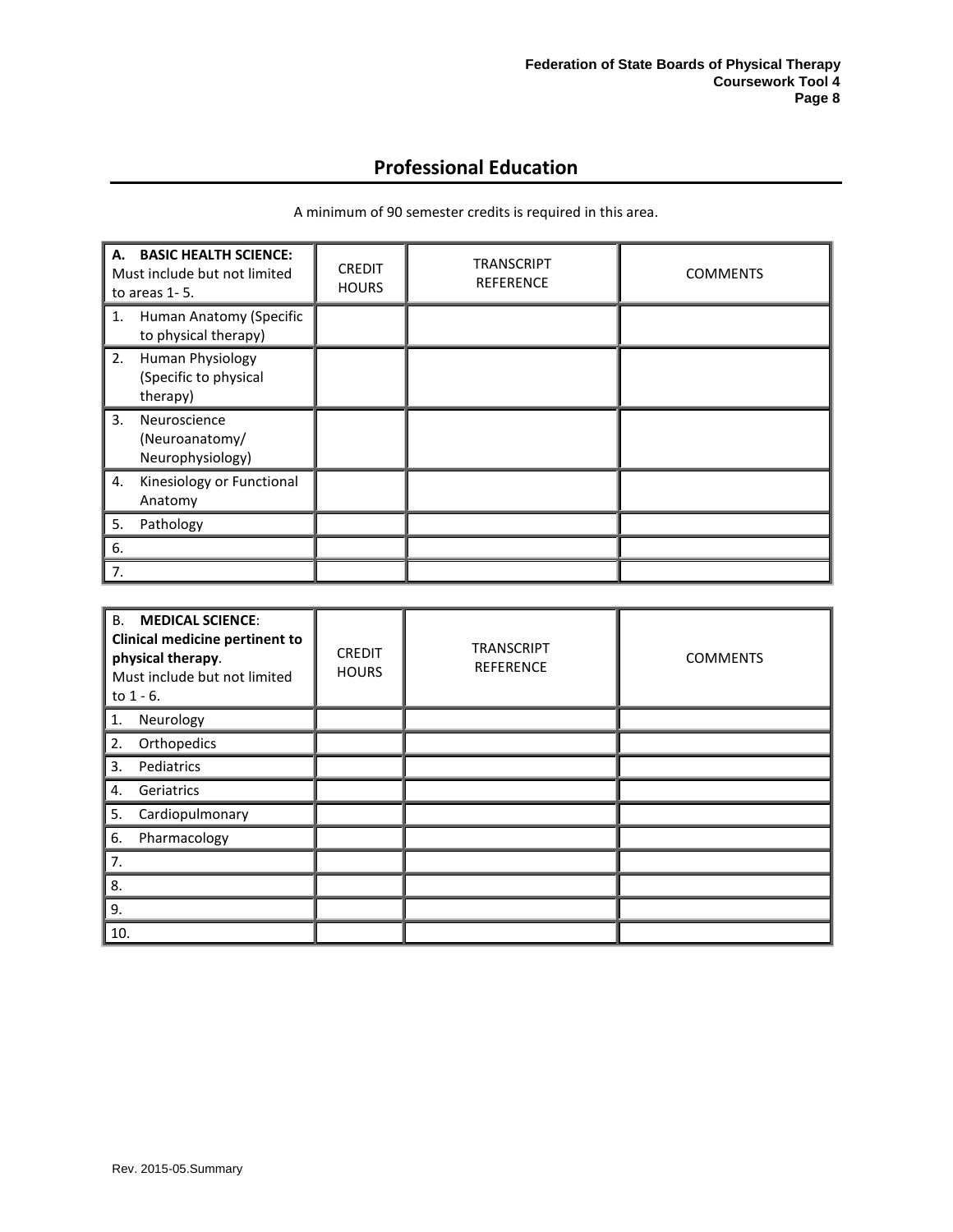| C.<br><b>CLINICAL SCIENCE:</b><br><b>Examination &amp; Evaluation</b><br>Must include but not limited to<br>$1a - 4b$ . | <b>CREDIT HOURS</b> | <b>TRANSCRIPT REFERENCE</b> | <b>COMMENTS</b> |
|-------------------------------------------------------------------------------------------------------------------------|---------------------|-----------------------------|-----------------|
| <b>Integumentary System</b><br>1.                                                                                       |                     |                             |                 |
| Examination<br>a.                                                                                                       |                     |                             |                 |
| Evaluation<br>b.                                                                                                        |                     |                             |                 |
| 2.<br>Musculoskeletal System                                                                                            |                     |                             |                 |
| Examination<br>a.                                                                                                       |                     |                             |                 |
| Evaluation<br>b.                                                                                                        |                     |                             |                 |
| 3.<br>Neuromuscular System                                                                                              |                     |                             |                 |
| Examination<br>a.                                                                                                       |                     |                             |                 |
| Evaluation<br>b.                                                                                                        |                     |                             |                 |
| Cardiopulmonary System<br>4.                                                                                            |                     |                             |                 |
| Examination<br>a.                                                                                                       |                     |                             |                 |
| Evaluation<br>b.                                                                                                        |                     |                             |                 |
| 5.                                                                                                                      |                     |                             |                 |
| 6.                                                                                                                      |                     |                             |                 |
| 7.                                                                                                                      |                     |                             |                 |

<span id="page-10-0"></span>**Note**: Within the credit hours assigned in Clinical Science: Examination & Evaluation above, indicate on the examination and evaluation content area summary below, for which you found evidence for items 1 - 23.

## **Examination and Evaluation Content Area Summary**

| Must include, but are not limited to areas 1-23:                     | Present = $\sqrt{ }$<br>Absent = $\phi$ | <b>Transcript Reference</b> |
|----------------------------------------------------------------------|-----------------------------------------|-----------------------------|
| Aerobic capacity<br>1.                                               |                                         |                             |
| Anthropometric characteristics<br>2.                                 |                                         |                             |
| 3.<br>Arousal, mentation, and cognition                              |                                         |                             |
| Assistive and adaptive devices<br>4.                                 |                                         |                             |
| Community and work (job, school, or play) reintegration<br>5.        |                                         |                             |
| 6.<br>Cranial nerve integrity                                        |                                         |                             |
| Environmental, home, and work barriers<br>7.                         |                                         |                             |
| Ergonomics and body mechanics<br>8.                                  |                                         |                             |
| Gait, assisted locomotion, and balance<br>9.                         |                                         |                             |
| 10. Integumentary integrity                                          |                                         |                             |
| 11. Joint integrity and mobility                                     |                                         |                             |
| 12. Motor function                                                   |                                         |                             |
| 13. Muscle performance (including strength, power, and<br>endurance) |                                         |                             |
| 14. Neuromotor development and sensory integration                   |                                         |                             |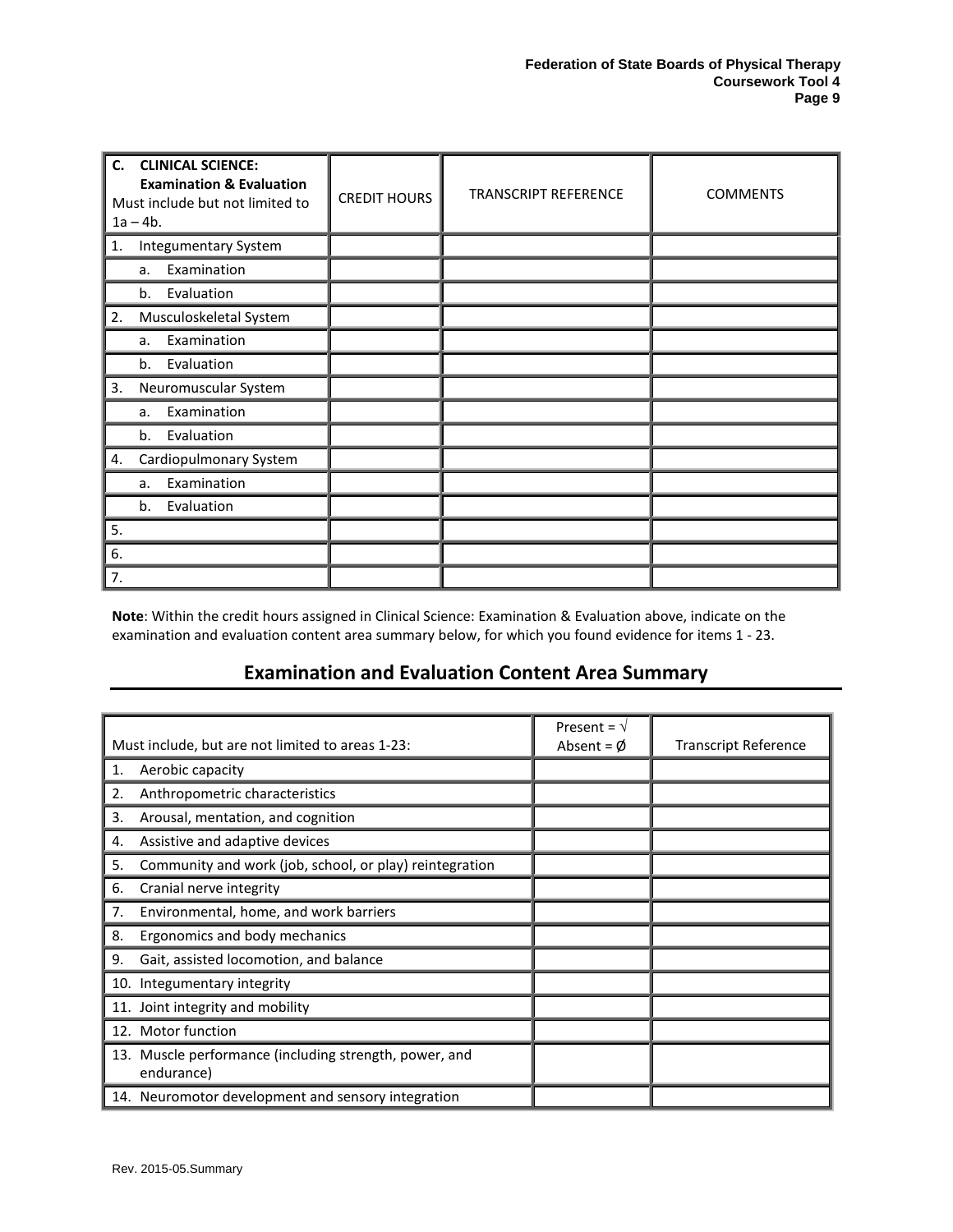|                                                            | Present = $\sqrt{ }$ |                             |
|------------------------------------------------------------|----------------------|-----------------------------|
| Must include, but are not limited to areas 1-23:           | Absent = $\phi$      | <b>Transcript Reference</b> |
| 15. Orthotic, protective and supportive devices            |                      |                             |
| 16. Pain                                                   |                      |                             |
| 17. Posture                                                |                      |                             |
| 18. Prosthetic requirements                                |                      |                             |
| 19. Range of motion                                        |                      |                             |
| 20. Reflex integrity                                       |                      |                             |
| 21. Self-care and home management (including activities of |                      |                             |
| daily living and instrumental activities of daily living)  |                      |                             |
| 22. Sensory integration (including proprioception and      |                      |                             |
| kinesthesia)                                               |                      |                             |
| 23. Ventilation, respiration, and circulation              |                      |                             |
| 24.                                                        |                      |                             |
| 25.                                                        |                      |                             |

Adapted from *Evaluative Criteria for Accreditation of Education Programs for the Preparation of Physical Therapists*. Commission on Accreditation in Physical Therapy Education; 1996; p. 29.

| <b>D. CLINICAL SCIENCE:</b><br><b>Interventions</b><br>Must include but not limited to<br>areas $1 - 4$ . | <b>CREDIT</b><br><b>HOURS</b> | <b>TRANSCRIPT</b><br><b>REFERENCE</b> | <b>COMMENTS</b> |
|-----------------------------------------------------------------------------------------------------------|-------------------------------|---------------------------------------|-----------------|
| Integumentary Interventions<br>1.                                                                         |                               |                                       |                 |
| Musculoskeletal Interventions<br>2.                                                                       |                               |                                       |                 |
| Neuromuscular Interventions<br>3.                                                                         |                               |                                       |                 |
| Cardiopulmonary Interventions<br>. 4.                                                                     |                               |                                       |                 |
| 5.                                                                                                        |                               |                                       |                 |
| 6.                                                                                                        |                               |                                       |                 |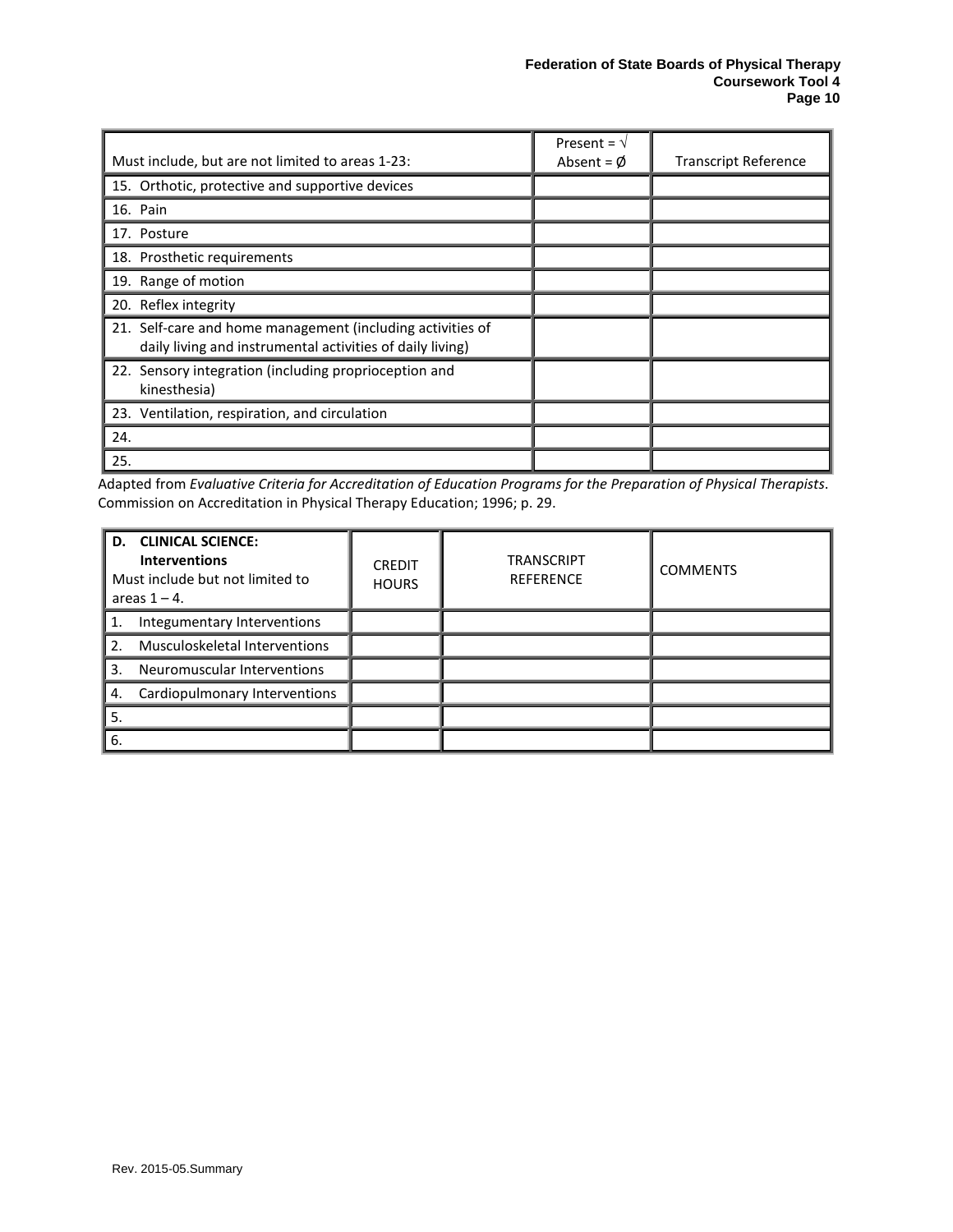<span id="page-12-0"></span>**Note**: Within the credit hours assigned in Clinical Science: Interventions above, indicate on the intervention content area summary below, content for which you found evidence for items 1-10.

## **Intervention Content Area Summary**

|                                                                                                                                                                                       | Present = $\sqrt{ }$ |                             |
|---------------------------------------------------------------------------------------------------------------------------------------------------------------------------------------|----------------------|-----------------------------|
| Must include, but not limited to, areas 1-10.                                                                                                                                         | Absent = $\phi$      | <b>Transcript Reference</b> |
| Airway clearance techniques<br>1.                                                                                                                                                     |                      |                             |
| Debridement and wound care<br>2.                                                                                                                                                      |                      |                             |
| Electrotherapeutic modalities<br>3.                                                                                                                                                   |                      |                             |
| Functional training in community and work (job, school, or<br>4.<br>play) reintegration (including instrumental activities of daily<br>living, work hardening, and work conditioning) |                      |                             |
| 5.<br>Functional training in self-care and home management<br>(including activities of daily living and instrumental activities<br>of daily living)                                   |                      |                             |
| Manual therapy techniques<br>6.                                                                                                                                                       |                      |                             |
| Patient-related instruction<br>7.                                                                                                                                                     |                      |                             |
| Physical agents and mechanical modalities<br>8.                                                                                                                                       |                      |                             |
| 9.<br>Prescription, application, and as appropriate, fabrication of<br>assistive, adaptive, orthotic, protective, supportive, and<br>prosthetic devices and equipment                 |                      |                             |
| 10. Therapeutic exercise (including aerobic conditioning)                                                                                                                             |                      |                             |
| 11.                                                                                                                                                                                   |                      |                             |
| 12.                                                                                                                                                                                   |                      |                             |

Adapted from: *Evaluative Criteria for Accreditation of Education Programs for the Preparation of Physical Therapists.* Commission on Accreditation in Physical Therapy Education; 1996; p. 30.

| <b>CLINICAL EDUCATION</b>                    | <b>CREDIT</b><br>HOURS <sup>*</sup> | <b>TRANSCRIPT REFERENCE</b> | <b>COMMENTS</b> |
|----------------------------------------------|-------------------------------------|-----------------------------|-----------------|
| Two Clinical Internships,<br>total 800 hours |                                     |                             |                 |

**Note**: Clinical education must include physical therapist-supervised application of physical therapy theory, examination, evaluation, and intervention. The applicant must have a minimum of two full-time clinical internships of no less than 800 hours total that are supervised by a physical therapist.

*\**Maximum number of full time clinical education credits is 23.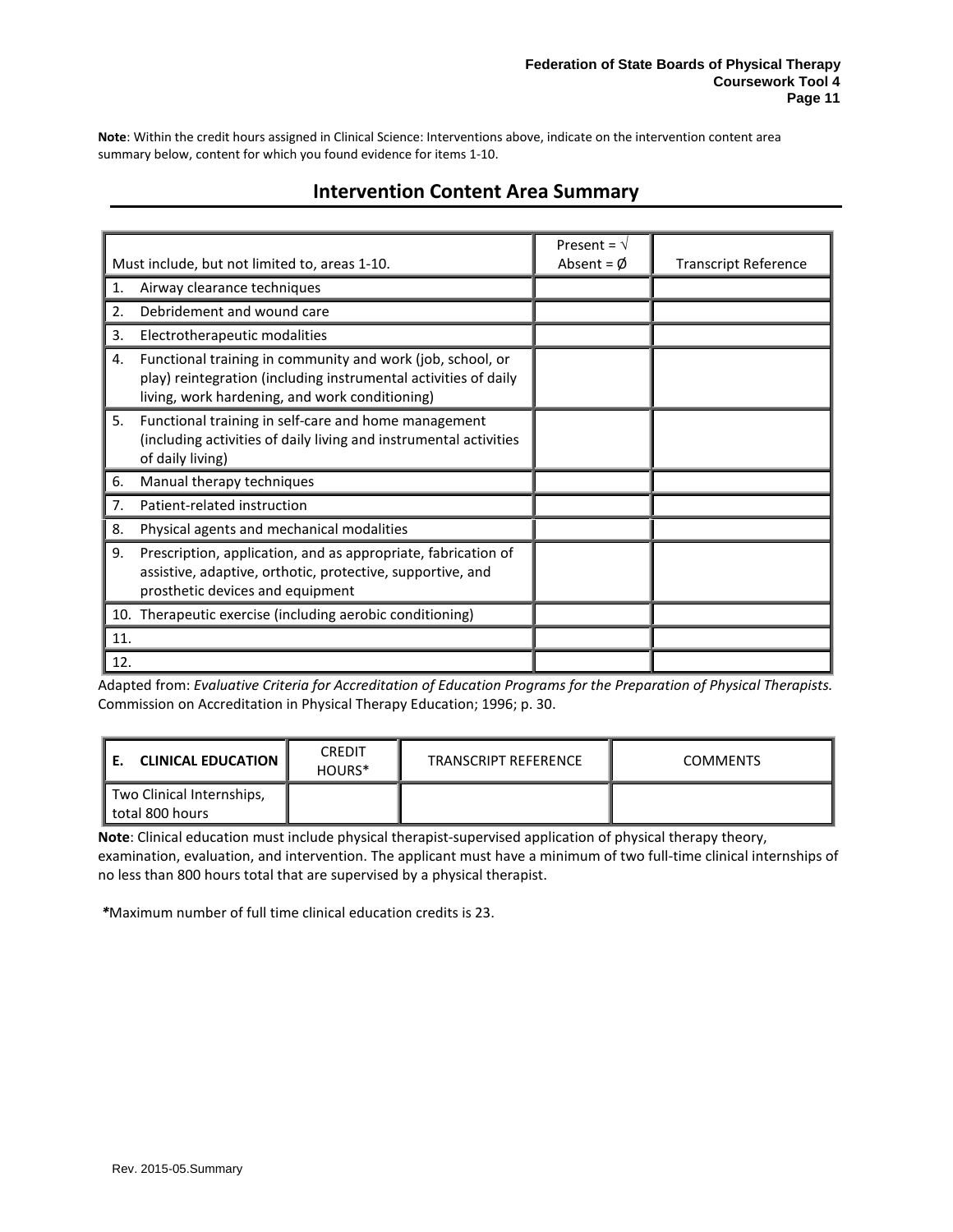| <b>F. RELATED</b><br><b>PROFESSIONAL</b><br><b>COURSEWORK:</b><br>Must include but not<br>limited to areas $1 - 9$ . | <b>CREDIT</b><br><b>HOURS</b> | <b>TRANSCRIPT</b><br><b>REFERENCE</b> | <b>COMMENTS</b> |
|----------------------------------------------------------------------------------------------------------------------|-------------------------------|---------------------------------------|-----------------|
| 1. Professional Behaviors                                                                                            |                               |                                       |                 |
| 2. Administration                                                                                                    |                               |                                       |                 |
| 3. Community Health                                                                                                  |                               |                                       |                 |
| 4. Research and Clinical<br><b>Decision Making</b>                                                                   |                               |                                       |                 |
| 5. Educational<br>Techniques                                                                                         |                               |                                       |                 |
| 6. Medical Terminology                                                                                               |                               |                                       |                 |
| 7. Communication<br>(related to<br>client/patient care)                                                              |                               |                                       |                 |
| 8. Legal and Ethical<br>Aspects of Physical<br>Therapy practice                                                      |                               |                                       |                 |
| 9. Psychosocial Aspects<br>in Physical Therapy<br>Practice                                                           |                               |                                       |                 |
| 10.                                                                                                                  |                               |                                       |                 |
| 11.                                                                                                                  |                               |                                       |                 |
| 12.                                                                                                                  |                               |                                       |                 |

### **SUB-TOTAL PROFESSIONAL EDUCATION CREDITS: \_\_\_\_\_\_\_\_\_\_\_\_\_\_\_\_\_\_**

<span id="page-13-0"></span>**(90 minimum)**

## **Academic Institution**

**Describe the academic level of the educational program and the institution within the context of the country's educational system:**

1. Status (recognition/accreditation) within the country's educational system:

2. Entry requirements (secondary education):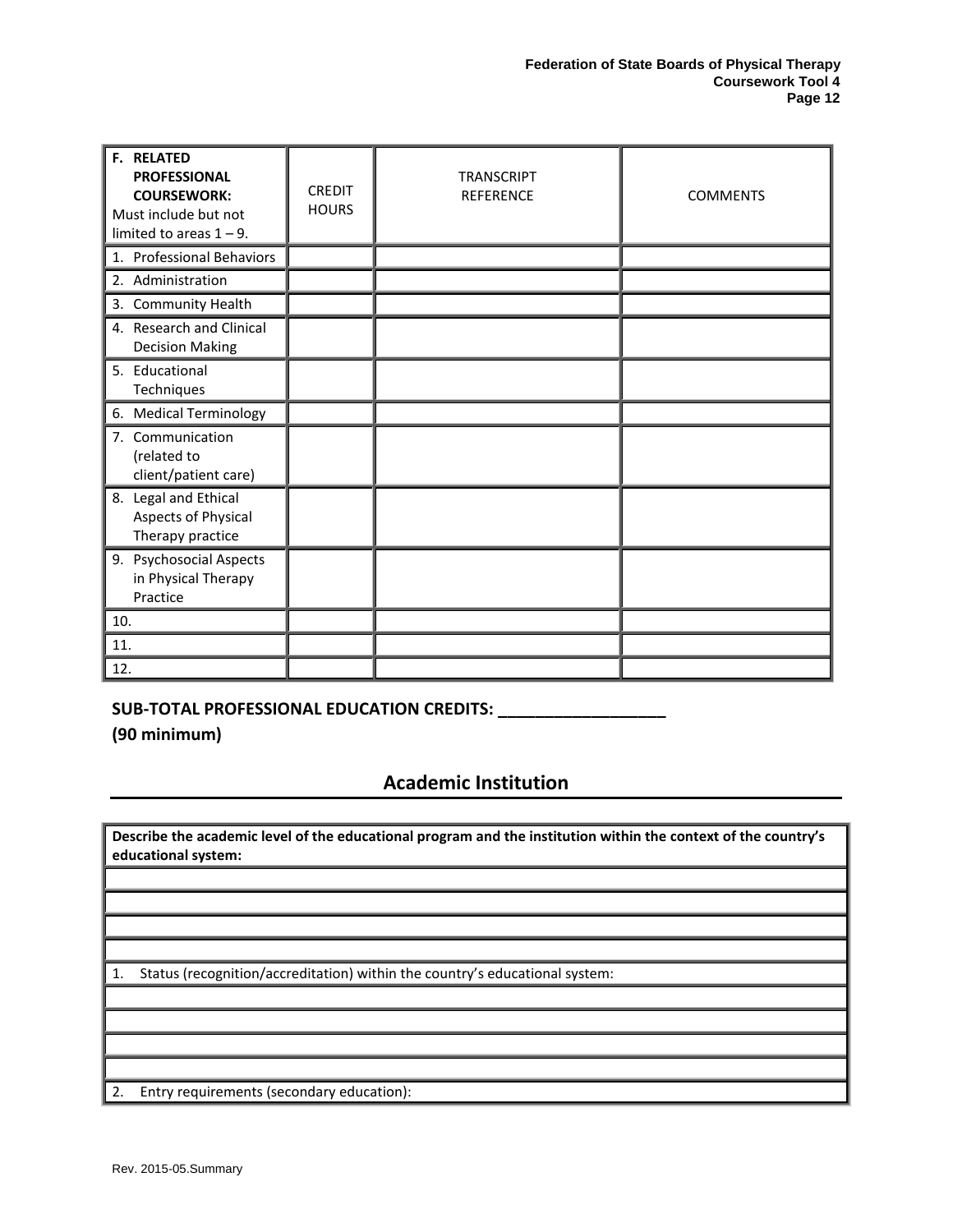| Describe the academic level of the educational program and the institution within the context of the country's |
|----------------------------------------------------------------------------------------------------------------|
| educational system:                                                                                            |
|                                                                                                                |
|                                                                                                                |
|                                                                                                                |
|                                                                                                                |
|                                                                                                                |
|                                                                                                                |
| 3.<br>Degree equivalence (Baccalaureate, etc.):                                                                |
|                                                                                                                |
|                                                                                                                |
|                                                                                                                |
|                                                                                                                |
| Other (CAPTE accreditation, etc.):<br>4.                                                                       |
|                                                                                                                |
|                                                                                                                |
|                                                                                                                |
|                                                                                                                |

## **Summary**

<span id="page-14-0"></span>

| <b>Total General Education Credits:</b>            |  |
|----------------------------------------------------|--|
|                                                    |  |
| Total Professional Education Credits (90 Minimum): |  |
|                                                    |  |
| Total Credits (150 Minimum)                        |  |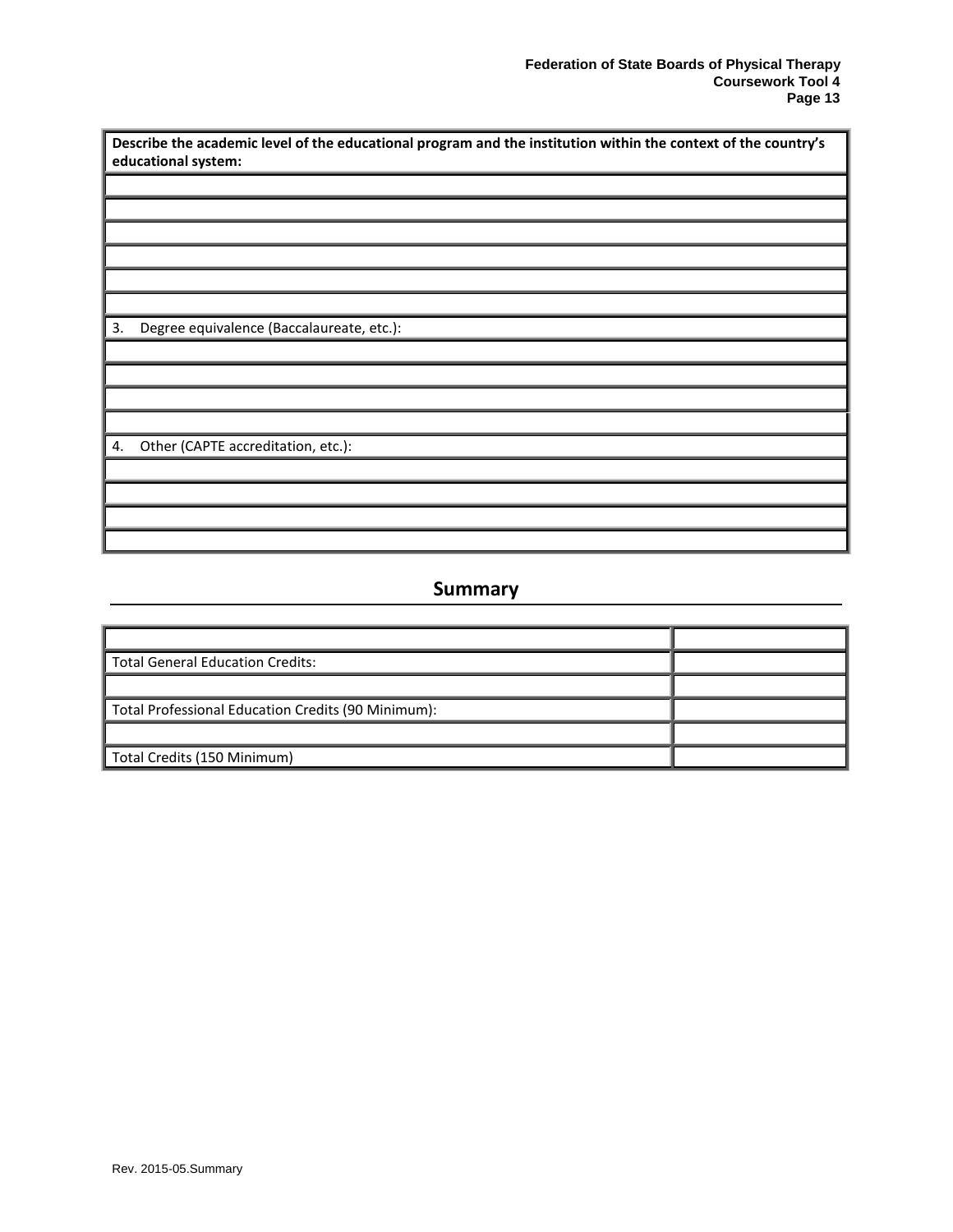# **DEFINITIONS**

<span id="page-15-0"></span>**Adequate**: Coursework satisfies the requirement that the level of complexity and scope of the content in a course or courses meets established standards necessary for the entry-level degree.

**Clinical Education**: That portion of a physical therapy program that is conducted in the healthcare environment rather than the academic environment. (*A Normative Model of Physical Therapist Professional Education: Version 2004: p. 159)* 

**Clinical Sciences**: Content includes both diseases that require direct intervention of a physical therapist for management and diseases that affect conditions being managed by physical therapists across systems. (*A Normative Model of Physical Therapist Professional Education: Version 2004; p. 159)*

**Clock Hour**: Fifty to sixty minutes or as determined by the policy of the institution.

**Comments:** Validation of transcript references. Identifies specific location within official institutional records where content area(s) may be found. These references may be in the form of educational objectives, listing of course content, course syllabi, test questions or other curricular documents.

**Content Area**: Component competencies as designated by the *Evaluative Criteria for Accreditation of Educational Programs for the Preparation of Physical Therapists* (Adopted October 1996; Effective January 1998).

**Course:** A series of study which is taught at the post secondary level, which results in an official transcript of record with assigned grade, a course description and syllabus, and credit that can be verified by the institution. Credit is either assigned by a semester of 15 weeks, plus an exam week, or is converted to semester hours based on 16 weeks of study.

**Credit Hour**: A semester credit hour must include at a minimum: 15 hours of lecture, or 30 hours of laboratory, or 48 hours of clinical education.

**Evaluation**: A dynamic process in which the physical therapist makes clinical judgments gathered during the examination (*Guide to Physical Therapist Practice Rev. Second Edition,* 2003, APTA).

**Examination**: A comprehensive and specific testing process performed by a physical therapist that leads to diagnostic classification or, as appropriate, to a referral to another practitioner. The Examination has three components: the patient/client history, the systems reviews, and tests and measures. (*Guide to Physical Therapist Practice Rev. Second Edition, APTA,* 2003)

**Foundational Sciences**: Essential content that contributes to the development and understanding of physical therapy to include sciences that can be described as *basic* and *applied* and as *biological*, *physical*, and *behavioral*.(*A Normative Model of Physical Therapist Professional Education: Version 2004, p. 162)*

**General Education:** General Education constitutes all non-physical therapy education completed, provided these courses were taken at the college level from a recognized educational program. These courses, both preprofessional and post-professional education, may be used to fulfill the core course requirements **Grades**: Undergraduate grades must equate to a "C" average in the United States. No failing grades should be accepted. Professional coursework must meet the requirement of a "C" or higher. Credentialing decisions for conversion of grades or semester credits should follow accepted guidelines as published in acceptable and